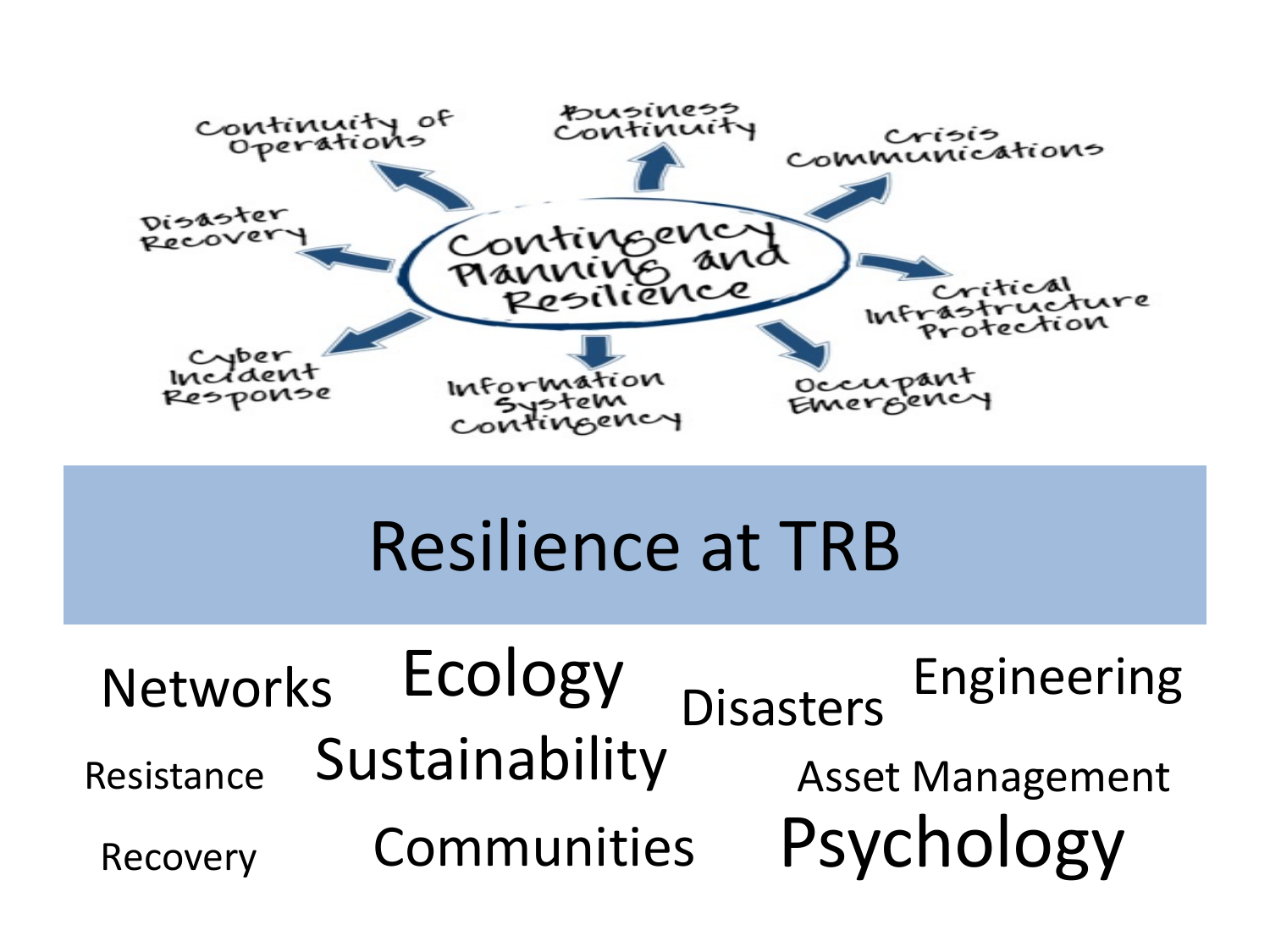# Cooperative Research Programs



Number of Research Projects:

- **39** Airport (ACRP)
- **7** Hazardous Materials (HMCRP)
- **3** Freight (NCFRP)
- **60** Transit (TCRP)
- **114** Highway (NCHRP)
- **1** Commercial Truck & Bus Safety Synthesis

Completion Years 2002-2019 5 Projects Cancelled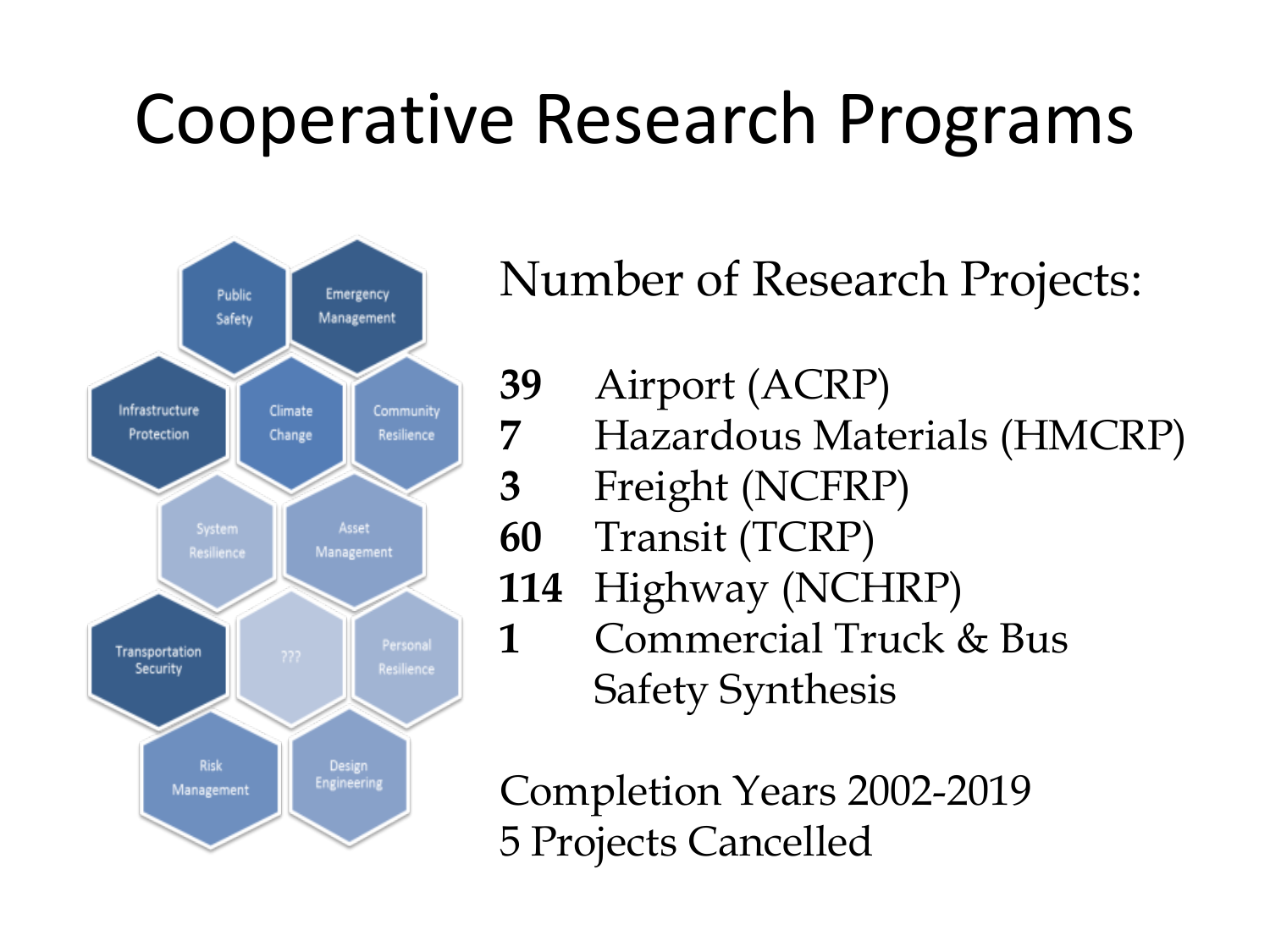# TRB Publications about Security and Emergencies

#### **Slideshow summary:**

- TRB's pre- and post-September 11, 2001, transportation security and resilience activities
- Updated monthly by Stephan Parker



The National Autobiography

<http://www.trb.org/SecurityEmergencies/Public/TRBPublications.aspx>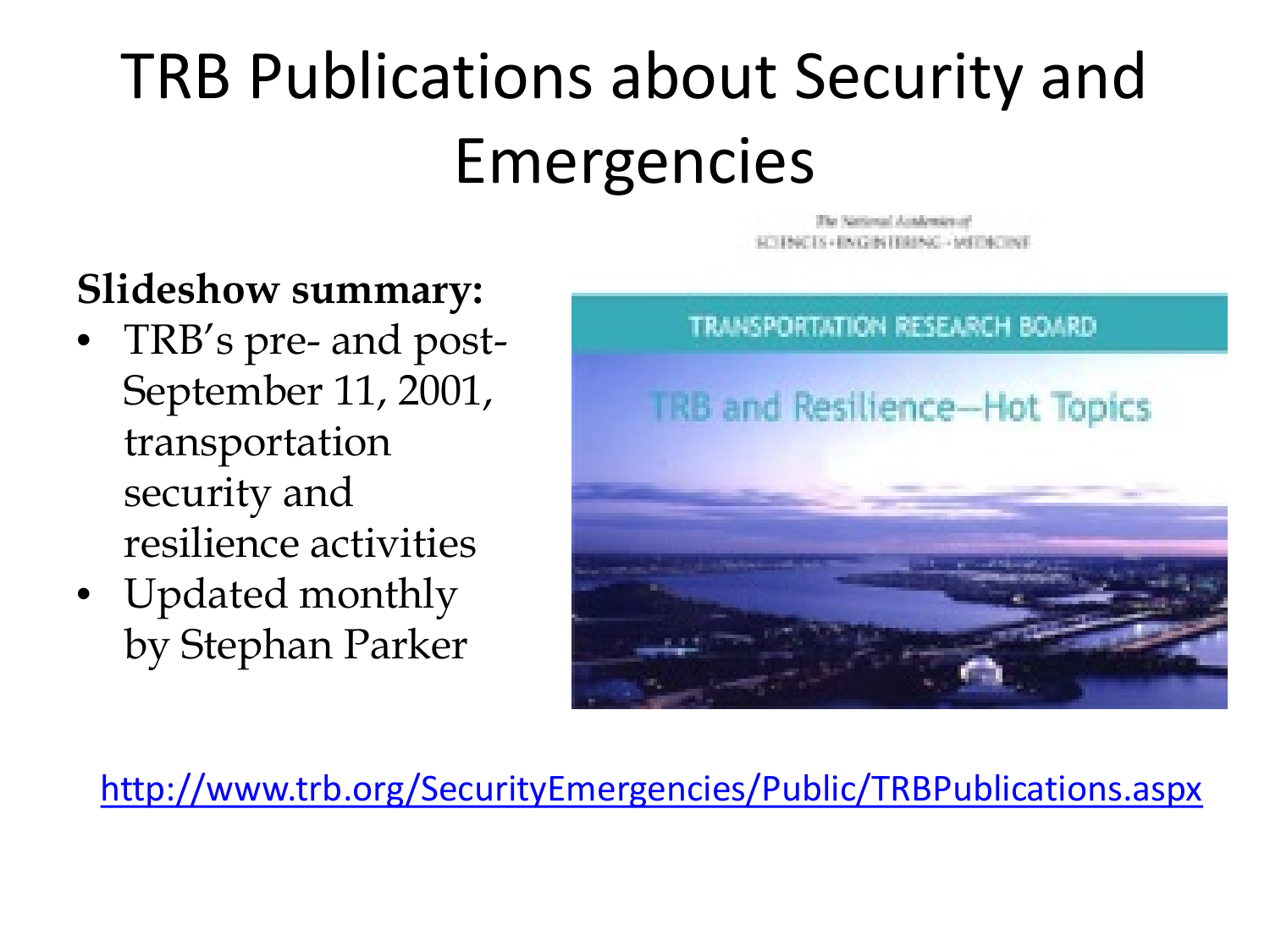#### NCHRP 20-117

#### **Deploying Transportation Resilience Practices in State DOTs**

Funds: \$1,000,000

Period: 2 years

- (1) developing A Transportation Resilience Guide and Toolkit (with associated model curricula); and
- (2) national summit and peer exchange on transportation resiliency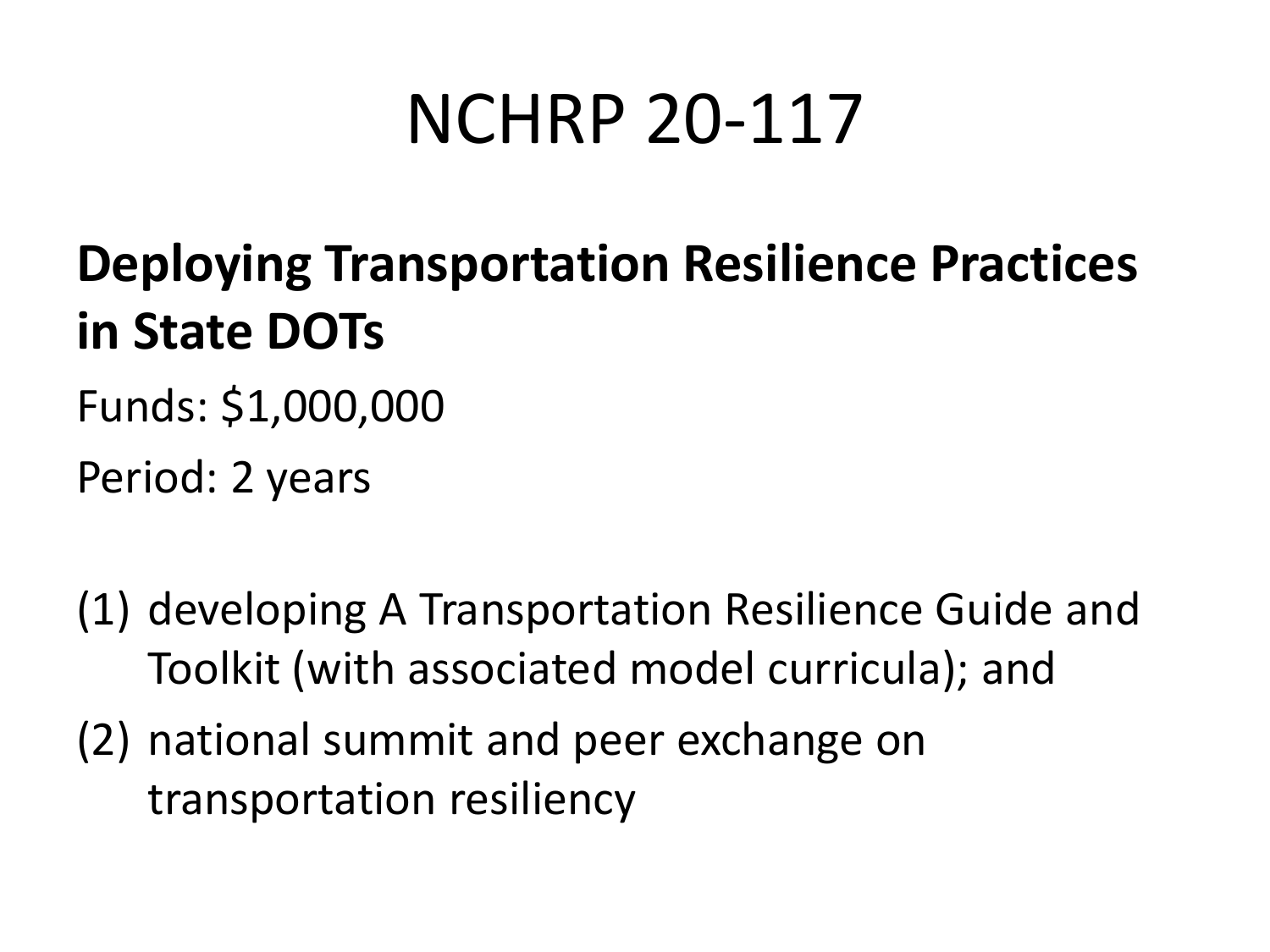# Technical Activities

Section on Transportation Systems Resilience Chair, Tom Wakeman Vice Chair, John Contestabile

2014-2016 Accomplishments – Building for Success

- Established Section and Committees
- Evaluated Industry Resilience Activities
- Wrote Strategic Plans
- Sessions, webinars, conferences, workshops
- Approved Communication Plan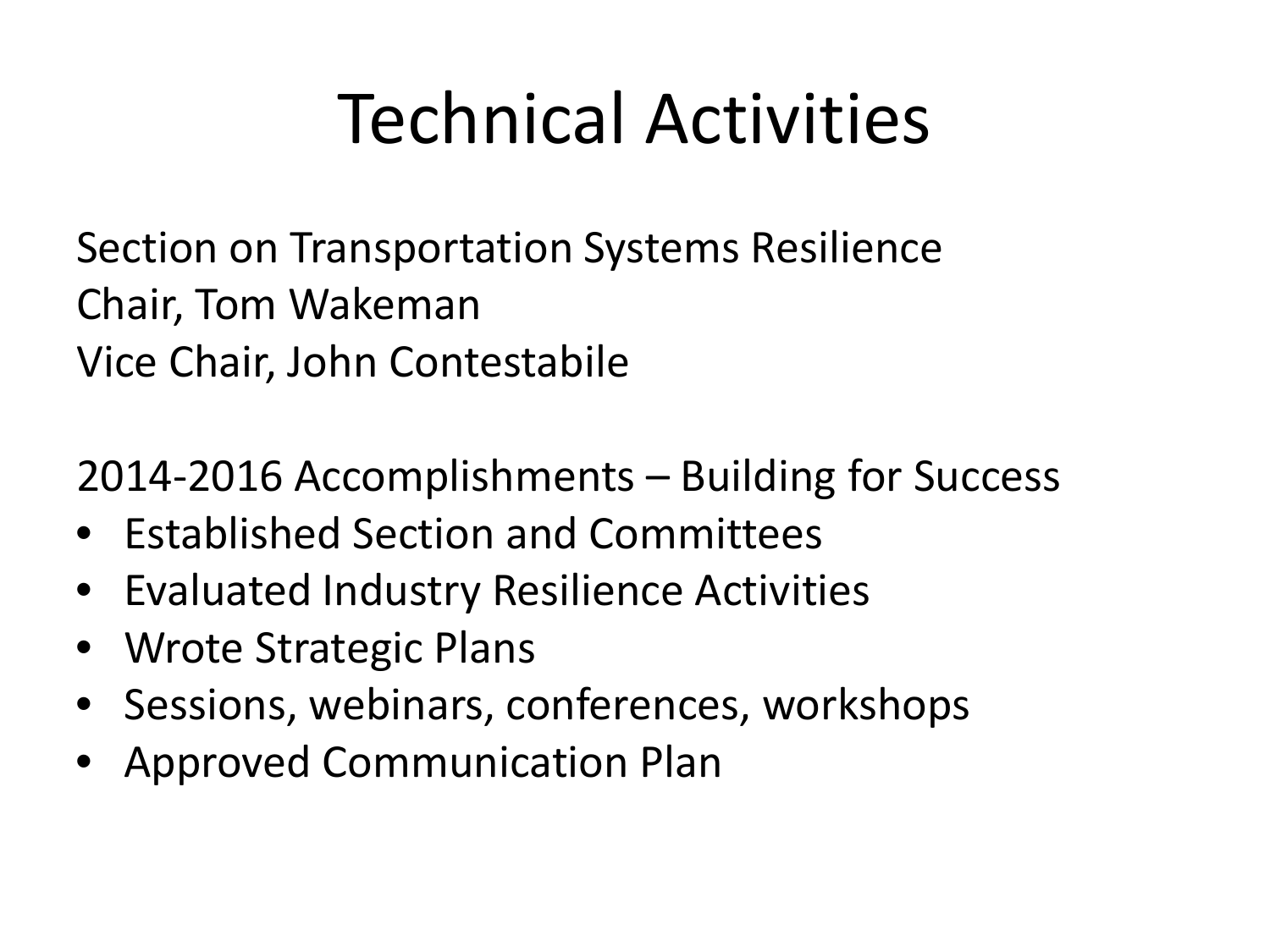#### Resilience Section

- Critical Transportation Infrastructure Protection (ABR10) Chair, Laurie Radow
- Logistics of Disaster Response and Business Continuity (ABR20) Chair, Ann Strauss-Weider
- Emergency Evacuation (ABR30) Chair, Brian Wolshon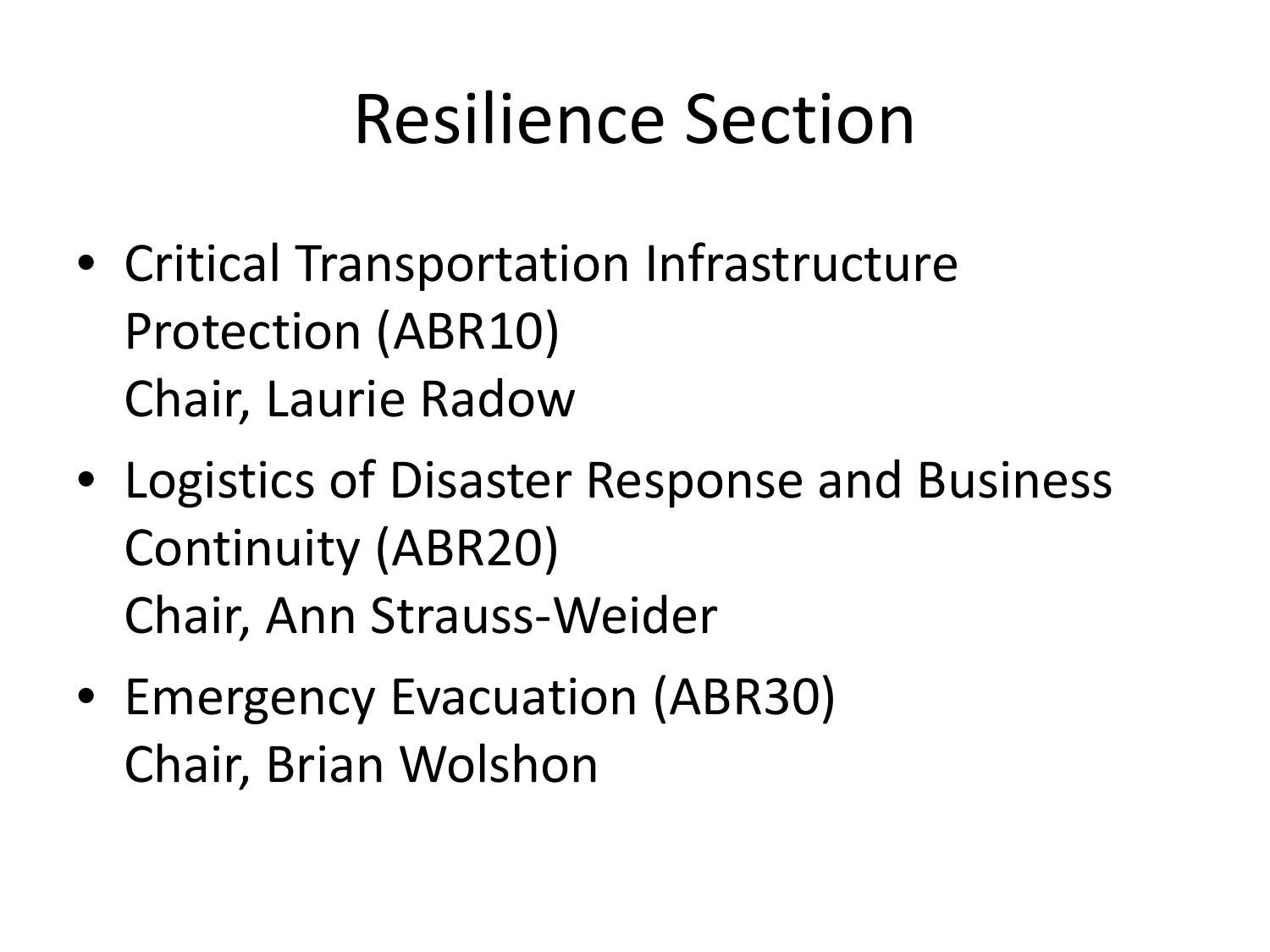# Technical Activities

A lot of Committee Activities around Subjects of Resilience



Subjects:

- Sustainability
- Asset Management
- Climate Change & Energy
- Health and Transportation
- Cybersecurity
- Security of the Modes

**Not enough information exchanged between committees**

#### **Communication Plan is Part of the Solution**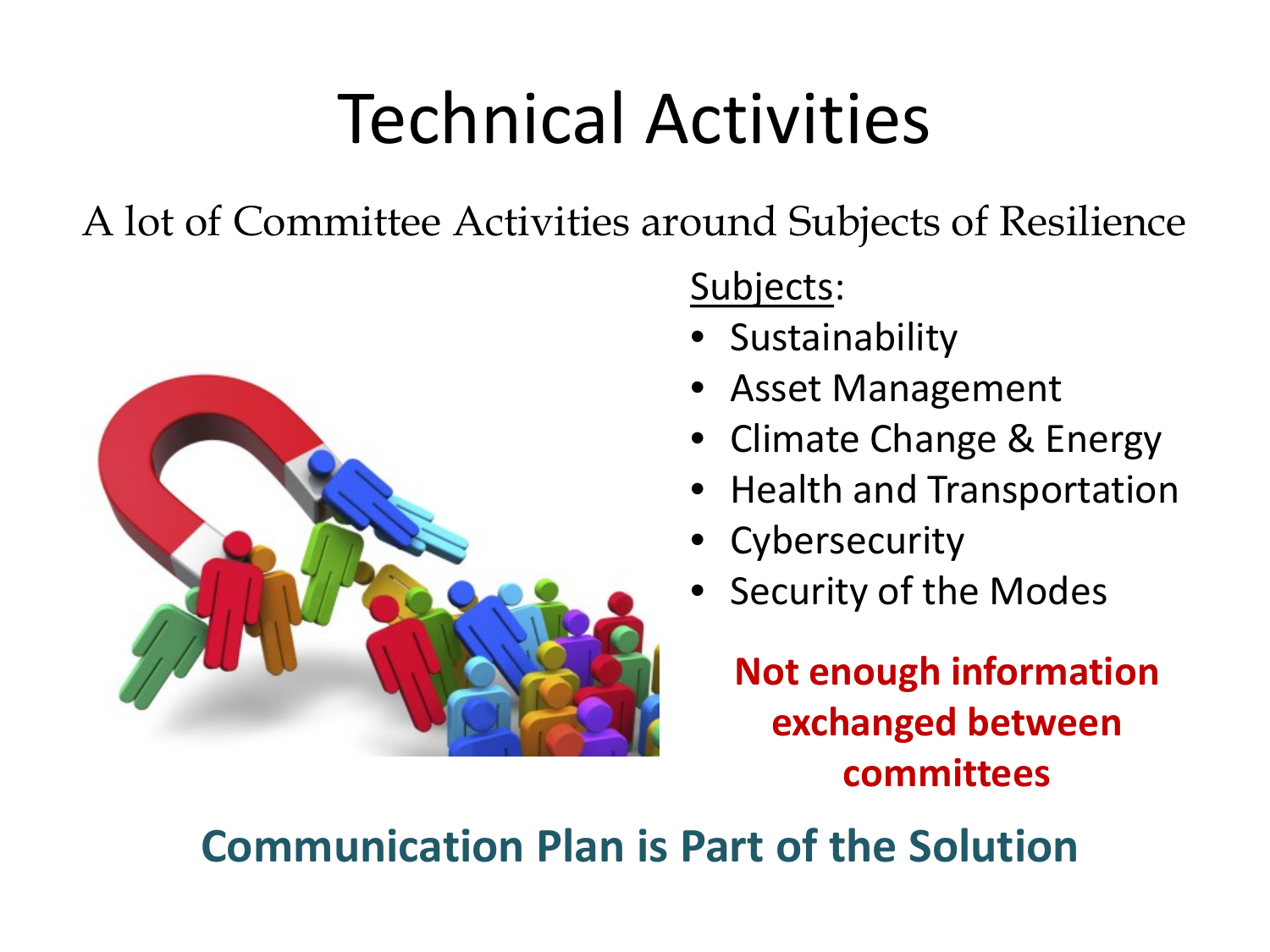## Resilience Section: 2017

- White Paper: Role of Transportation in Community Resilience
- Implement Communication Plan
- TR News Resilience Edition (July)
- Membership
	- Model after NAS ResilientAmerica Roundtable
	- Convener for All Modes of Transportation
- Update Triennial Strategic Plans
- Support Strategic Partners with Research Needs